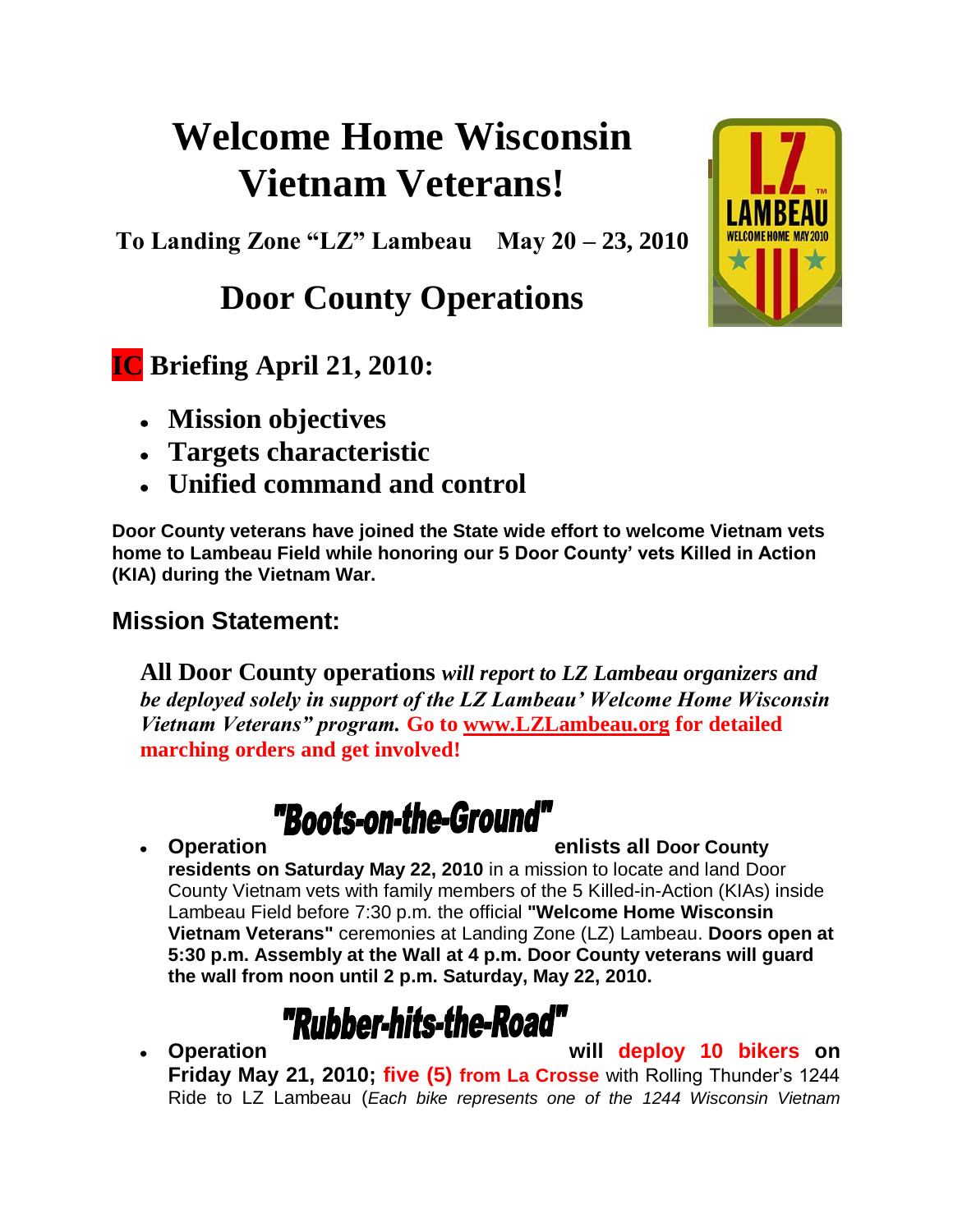*Veterans killed-in-action, those still missing-in-action, and those who were prisoners-ofwar*) and **five (5) from Door County** to LZ Lambeau representing our five Door County Veterans Killed in Acton (KIA's) during the Vietnam War.

### **Unified Command and Control: We've established a "Unified" command capable of handling operational scope and the potential for scope creep!**

## **Our initial unified command included:**

- Our Door County CVSO **(Clic[k here](http://www.wicvso.org/) to learn more about Door County Veterans.)**
- Our Door County Veterans Service Council
- All Door County veteran organizations to include VFW, American Legion, and AMVET, posts and our Marine Corp League detachment.
- Wisconsin Credit Unions through the Pioneer Credit Union and their Credit Union Chapter, The Wisconsin Credit Union League, The Credit Union National Association, The World Council of Credit Unions (WOCCU) and CUNA Mutual Group.
- Wisconsin Motorcycle clubs through the Northeast Wisconsin Bikers Association (NEWBA) and national motorcycle clubs through Rolling Thunder, The Patriot Guard, and Warriors Watch.
- The Wisconsin National Guard and Departments of Homeland Security and Emergency Management
- The Wisconsin business community through ASIS and SWHLS Partnership
- Law Enforcement through Wisconsin Chiefs of Police Association and InfraGard.
- The education community through the University of Wisconsin Risk Management Alumni Association.
- The list of organizations that have answered Roll-call during the past years can be found in our [www.RMLearningCenter.com](http://www.rmlearningcenter.com/) library.

**The Incident Command System (ICS):** *The incident command system has been around since the early 1900's. It was used to build the Hoover Dam Project and used after WWII to form regional multi-agency fire fighter task forces in the U.S. Today it's required teaching and protocol for all US and European law enforcement, fire departments, and emergency management personnel. In the 1970's, shortly after the formation of The World Council of Credit Unions (WOCCU) and NCUA's adoption of Federal Share Insurance, ICS and the National Incident Management System (NIMS) were used anytime the scope of a disaster expanded across international boundaries.* 

**Note:** Our mission will succeed if everyone speaks the same incident management language. Remember! When you're first to the scene, the first thing out of your mouth should be; **"I TAKE COMMAND!"** Immediately, identify the type, scope, and potential for incident' scope-creep. CALL 9-1-1 and request appropriate response assets. Based on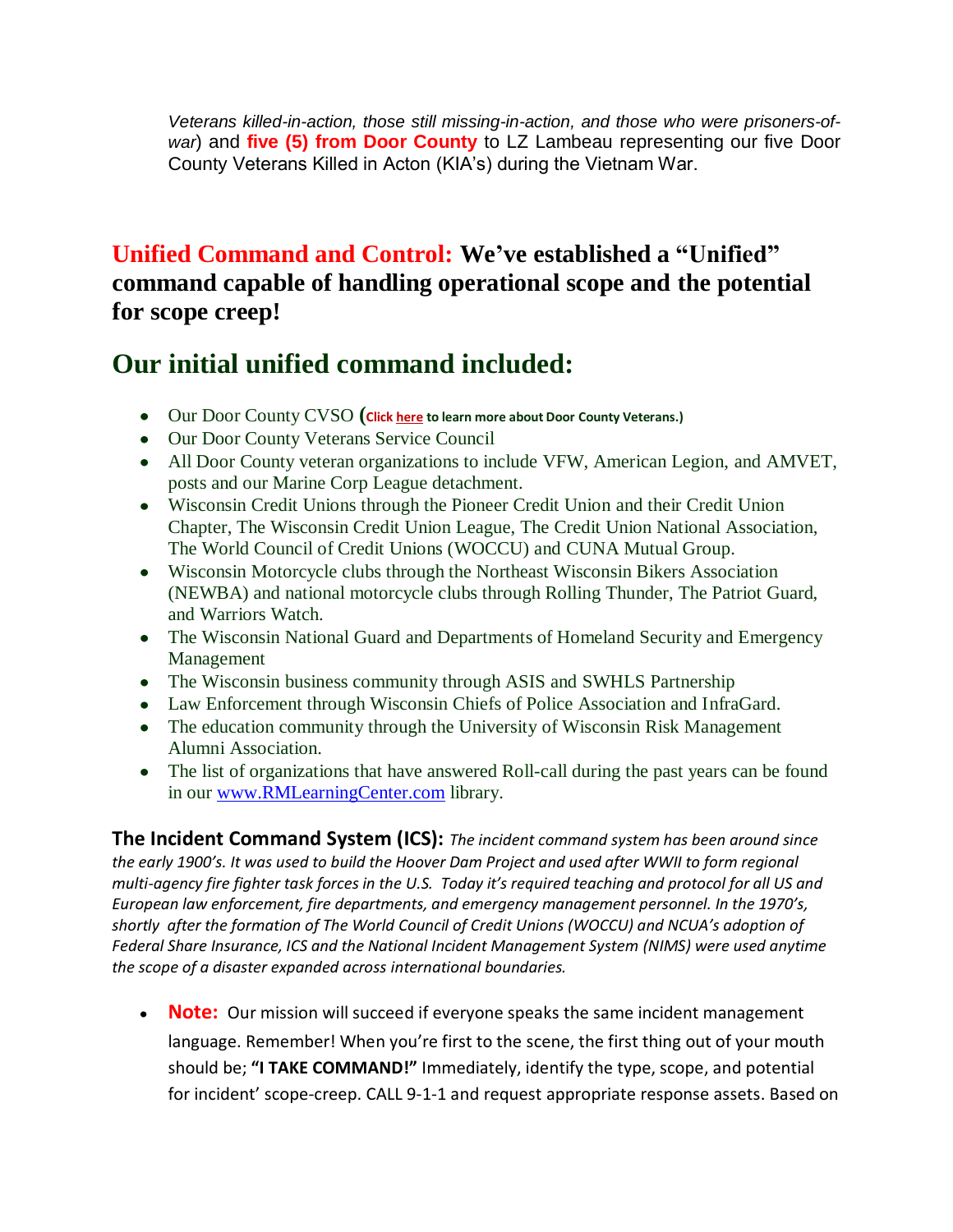the scope and potential for scope creep either handle the incident as a "Single Command" or establish a Unified" command.

*Rich Woldt – CEO: Risk Management Learning Center*







**We speak the same ICS language spoken by our active military.**

**We adopt field tested Homeland Security protocols.**

**We practice what's been preached since the 1800's!**



**Every organization should use the "Incident Command Systerm" [Click here](../../LZ_Lambeau_Basic_Training.htm) for Basic ICS Training[. Click here](../../LZ_Lambeau_AIT.htm) for AIT. FYI: Color Coded: IC is red, Safety Officer is yellow, Information Officer and Liaison Officers are light blue, Operations Chief is always green, Planning Chiefs are dark blue, and Finance Chiefs are in the black. Wisconsin is a "Home Rule" state. That means your local FIRE CHIEF rules the roost when it comes to life safety issues. The FIRE CHIEF works closely with all event Planning, Operations, Logistics, and Finance Chiefs. [Click here](http://www.sblgfd.com/frameset.html?index.html~right) to meet Staging Area #1's Fire Chief and personnel and [click here](http://www.google.com/search?hl=en&source=hp&q=Sister+Bay+Wisconsin+Fire+Department&btnG=Google+Search&aq=f&aqi=&aql=&oq=&gs_rfai=) to contact other departments. (Note: All Fire Departments need volunteers both first and backup responders)** 

## **5 Basic ICS Principles to Remember:**

- 1. **There is only ONE (1) Incident Commander per organization.**
- 2. **The ideal command structure has three (3) to seven (7) direct reports; never more than twelve (12).**
- 3. **Remember the "Concertina"! The "Unified" command structure expands**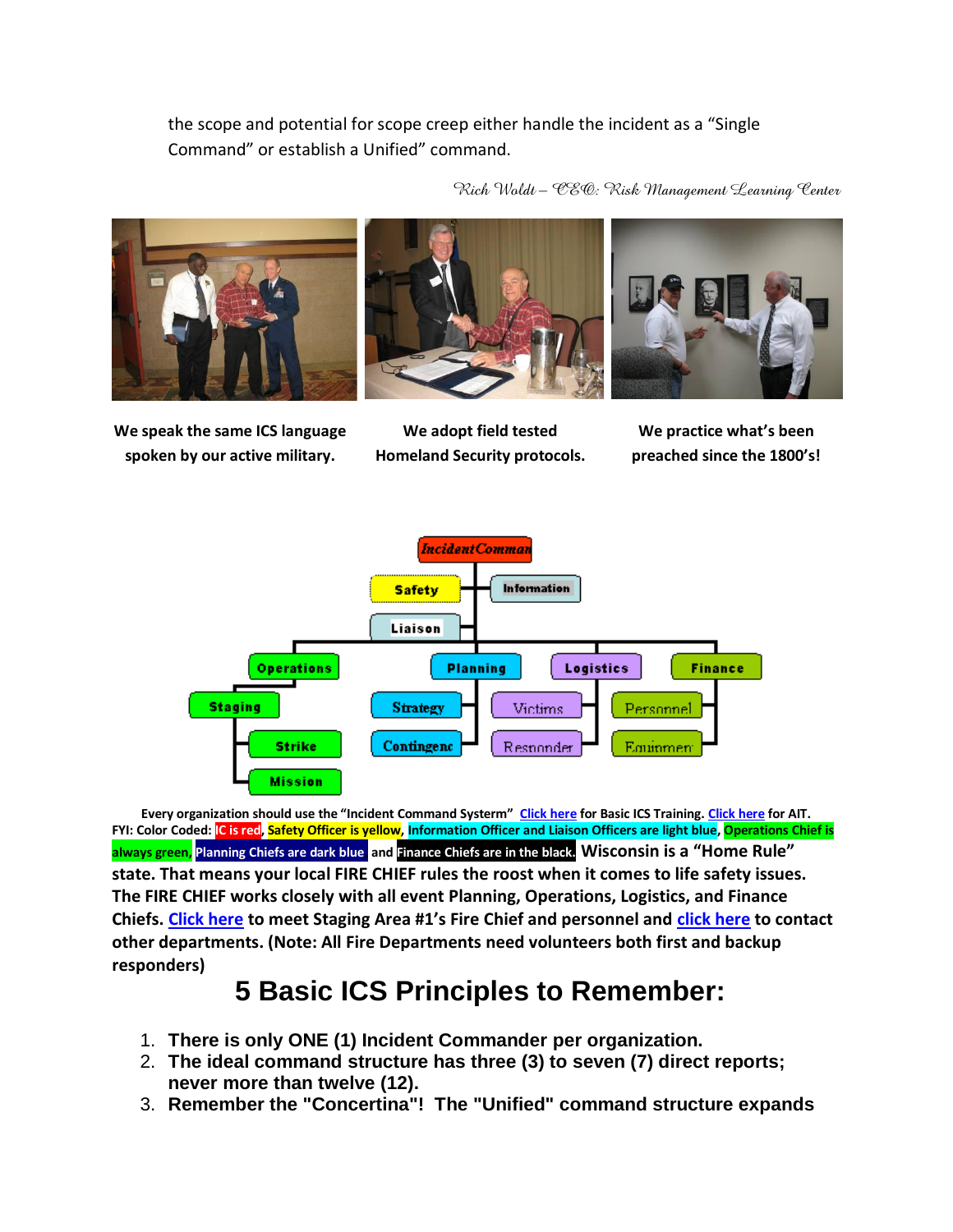**and contracts with the incident's scope and potential for scope creep.** 

- 4. **The first person to the scene must "take command," establish a "Single" command to determine the incident' type, scope, and potential for scope creep; and based on the facts, requests an appropriate "Unified" command be deployed.**
- 5. **Public-to-Private Homeland Security Partnerships will form more easily, respond more quickly, and perform more efficiently when all segments of both public and private sectors of society speak the same Incident Command and Control System language.**
- The County Veterans Service Officer (CVSO) is always the primary Incident Commander representing all veterans and their posts in Door County
- The Post' Commander closest to the incident' "Hot Zone" assumes on-site command when he or she learns of the incident or arrives at the scene or Emergency Operation Center (EOC).
- The first duty of the IC is to determine the type and estimate the scope and potential for incident' scope creep. The IC should also estimate the duration of the incident to determine whether or not to launch a "Unified Command."

#### **The Concertina Effect:**

Our "Unified" command will expand and contract to meet five operational objectives managed by unite managers under the command of our Chief of Operations. It is critically important for all Door County Residents to answer Roll-call so they can be assigned to the appropriate staging area in an appropriate "Role" based on their occupational specialties. It's better to report for Roll-call twice than to fail to report in at all: Please click here and answer "Roll-call"

- **Safety, Health, and Trauma Management:** Managed by Post Surgeons and Post Chaplains
- **Communications:** Managed by Post Public Relations Officers and Post Adjutant Generals
- **Security:** Managed by Post Sergeant at Arms
- **Transportation:** Managed by Post Quartermasters and Motor Pool Sergeants.
- **Equipment and Training for Response – Recovery – Reconstruction:** Managed by Post Training Officers/Trustees and Quartermasters.

**Remember: While we have many valued targets, our troops are our most valued asset.** Answering Roll-call helps ensure all are properly equipped, trained, and able to be tracked before being deployed. When everyone is accurately logged in, properly equipped, and adequately trained than and only then will Door County be "Ready to Roll" the next time its citizens are in harms-way.

**Operational Period 1 – 2 – 3:** During operational period #1 we focus on assembling, equipping, and providing "Basic Training" for the troops. During period #2 and #3 we establish "Public-to-Private" Partnerships, and form state-wide "Private" sector "Unified" commands.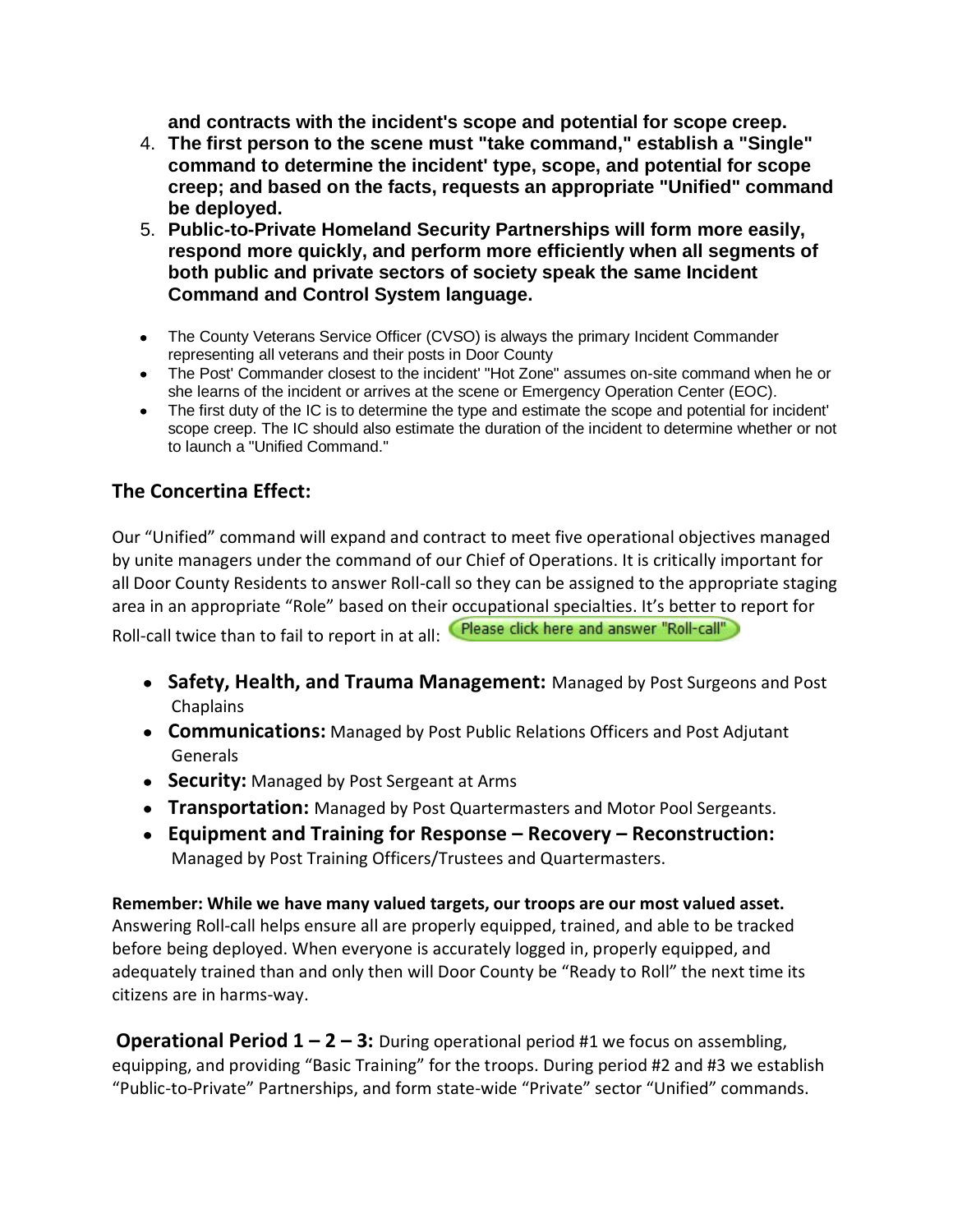Operations "Boots-on-the-Ground" will deploy under an international joint command formed between U.S military veterans and the world credit union movement.

### **Mission Focus and Objectives:**

During any large scale event, it's critically important everyone speak the same "Incident Command and Control" language. While our primary mission in both "Boots on the Ground" and "Rubber hits the Road" is to mobilize Door County veterans and honor our 5 veterans killed in action during the Vietnam War, our strategy also includes "field testing" Door County's ability to mobilize all residents during a mass evacuation. Measurements of our success will include:

- How quickly, during a worst case scenario, we can establish a "Private Sector Unified Command" consistent with our "Public-to-Private Partnership already in place.
- How effectively we can expand and contract our Unified Command to meet changing operational goals and objectives.
- How many residents, businesses, churches, clubs, associations, schools and students we can get to answer Roll-call,
- How many Door County residents are familiar with and have consistently used the Incident Command System, and
- How many will be able to pass a short Homeland Security test I call "Ready on Left -Ready on the Right – Prepare to Fire- STOP!"

**Focus on Education: Friday, May 21 is dedicated to Wisconsin youth and students. Go to [www.LZLambeau.org](http://www.lzlambeau.org/) for more information.**

**Door County veterans launched a number of operations in line with LZ Lambeau goals and objectives:**

- **1. To study and learn to use public sector websites**
- **2. To learn how to evacuate a large segment of Door County's population while under fire.**
- **3. To design, develop and secure a permanent memorial at the Wisconsin Veterans Museum in Madison, Wisconsin**

**#1: Since the 1600s in Europe, the home of many of our fore-fathers, the Rife-ofthe-Shire has been the chief law enforcement officer. Since Wisconsin became a State (1848) our elected County "Shire-Rife" or Sheriff has ruled the wild-west.**

- [Click here](http://www.co.door.wi.gov/localgov_staff.asp?deptid=52&locid=137) and become familiar with the Sheriff's website.
- [Click here](http://www.google.com/search?hl=en&source=hp&q=sturgeon+bay+police+department&aq=0&aqi=g1&aql=&oq=Sturgeon+Bay+Poli&gs_rfai=) and become familiar with the Sturgeon Bay Police Department website.
- [Click here](http://www.google.com/search?hl=en&q=wisconsin+emergency+management&aq=0c&aqi=g-c3&aql=&oq=Wisc+emergency+management&gs_rfai=) and become familiar with Wisconsin Emergency Government
- [Click here](http://www.google.com/search?hl=en&q=door+county+fire+department&aq=0&aqi=g2&aql=&oq=Door+County+Fire+&gs_rfai=) and become familiar with Door County Fire Departments
- [Click here](http://www.co.door.wi.gov/localgov_staff_search.asp?locid=137) and become familiar with Door County Government